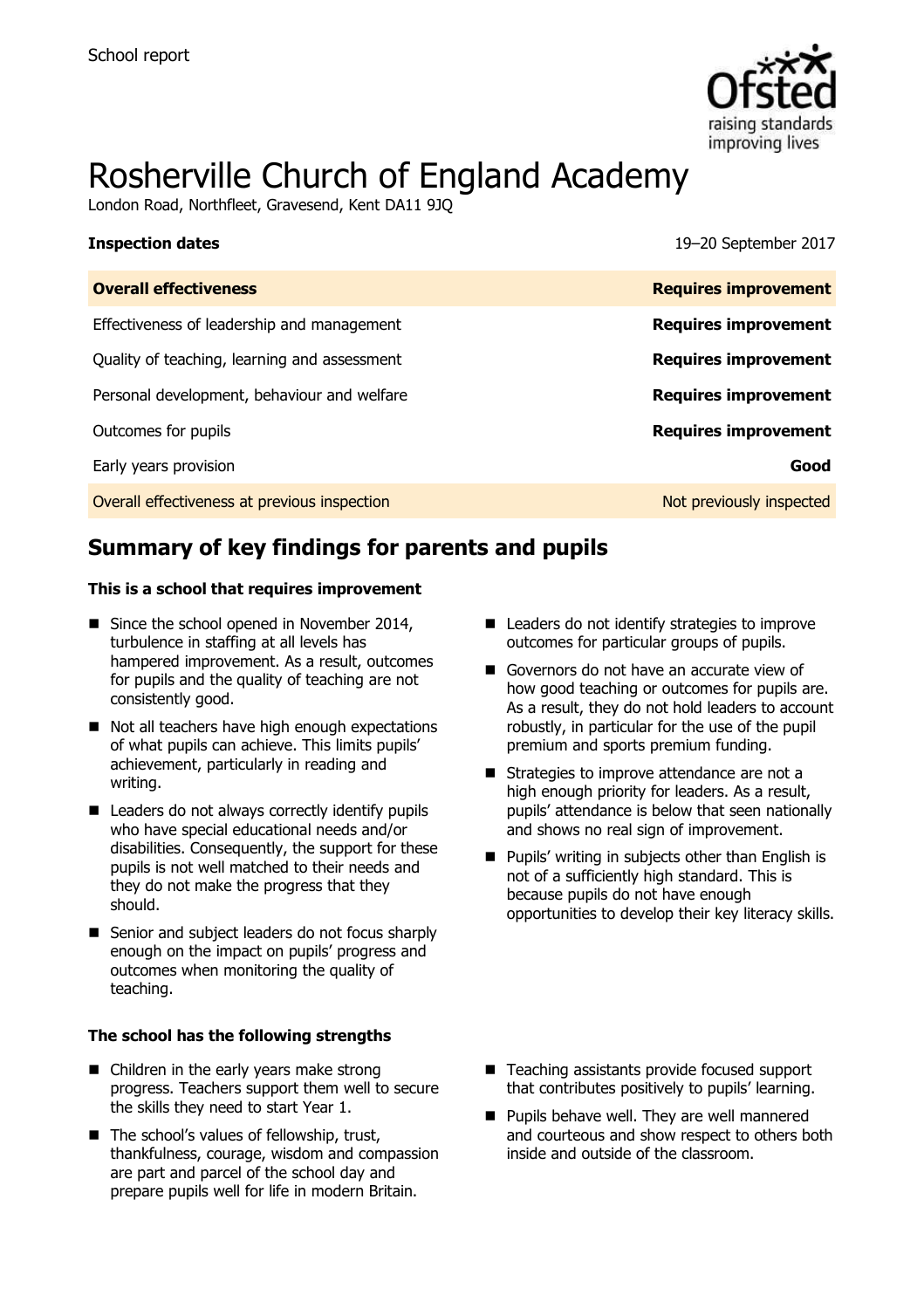

# **Full report**

### **What does the school need to do to improve further?**

- **Improve learning, by:** 
	- making sure that tasks strengthen pupils' basic skills, particularly those who are the most able and those who have special educational needs and/or disabilities
	- ironing out any inconsistencies in teaching across year groups, particularly in reading and writing.
- Strengthen leadership and management, by:
	- ensuring that governors hold senior leaders more rigorously to account and evaluate more precisely the difference additional funding makes to improving pupils' outcomes
	- implementing plans to refine the identification process for pupils who have special educational needs and/or disabilities and evaluating more precisely the impact of provision on pupils' outcomes.
- Work with parents and other agencies to make sure that pupils attend school regularly.

An external review of the use of the pupil premium should be undertaken in order to assess how this aspect of leadership and management may be improved.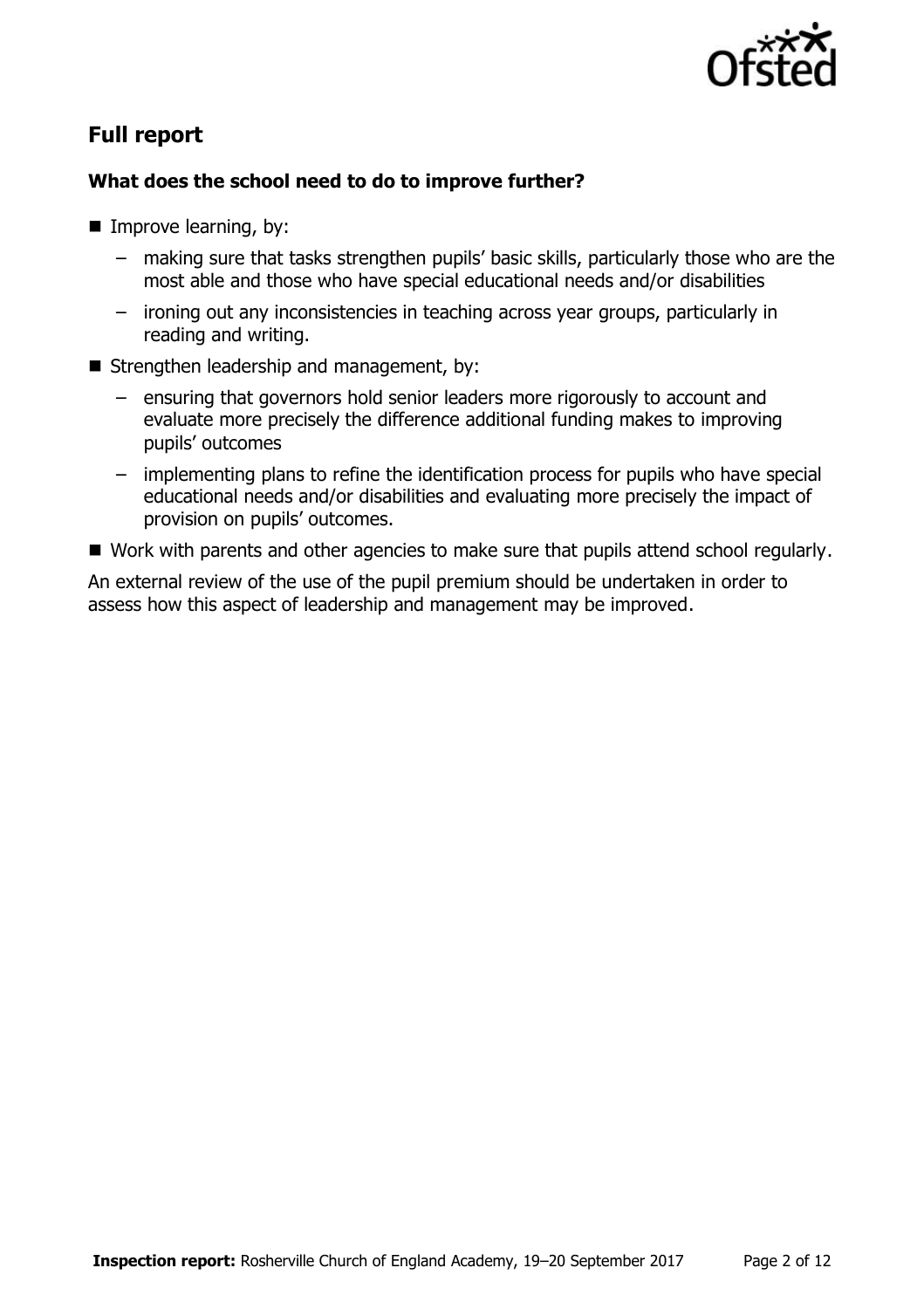

## **Inspection judgements**

#### **Effectiveness of leadership and management Requires improvement**

- Leaders and governors are overly generous in their assessment of the quality of education provided by the school. As a result, they have not addressed the school's key weaknesses effectively.
- Leaders correctly identify the necessary priorities for the school in their development plan. They carry out actions in a timely manner but place too much emphasis on the completion of processes. Plans lack precision and it is unclear exactly how success will be measured and how governors will check the impact of actions on improving pupils' outcomes.
- Senior and middle leaders gather a range of information about pupils' achievement and progress. However, they are not using this information to analyse the progress of different groups of pupils, particularly those who have special educational needs and/or disabilities. As a result, they do not implement appropriate strategies to support these pupils to catch up.
- Leaders' identification and assessment of pupils who have special educational needs and/or disabilities is not effective. Consequently, some of these pupils struggle to access the curriculum and fully engage in their learning. Leaders' use of special educational needs funding also requires improvement.
- $\blacksquare$  Middle leaders carry out monitoring activities to assess the quality of teaching in their subjects and deliver training to all staff. They identify any pupils falling behind and implement strategies to support them. However, middle leaders do not routinely evaluate the impact of these strategies by checking if pupils' achievement improves, particularly for those pupils who are the most able and those who have special educational needs and/or disabilities.
- Performance management strategies are in place for all staff. Individuals' targets focus on the key school priorities and staff regularly review their progress towards achieving these. However, the success criteria used to measure impact does not link sharply enough with improving pupils' outcomes. As a result, there is little evidence to show how these strategies improve the overall quality of teaching and learning across the school.
- The new head of school has accurately identified where the quality of teaching and learning is not yet good and is putting the right improvement steps in place. Staff value the continuing professional development that they receive. They feel supported by leaders and appreciate the opportunities they are given to improve their teaching.
- Leaders have established an engaging topic-based curriculum. Exciting and stimulating topics on superheroes, walking with dinosaurs and life under the sea help pupils to create links between subjects and develop their enthusiasm for learning.
- The school's values of fellowship, trust, thankfulness, courage, wisdom and compassion permeate the life of the school and contribute to pupils' spiritual, moral, social and cultural development. Pupils are willing to participate in activities and cooperate well with each other. They reflect on their own behaviour and display empathy for others.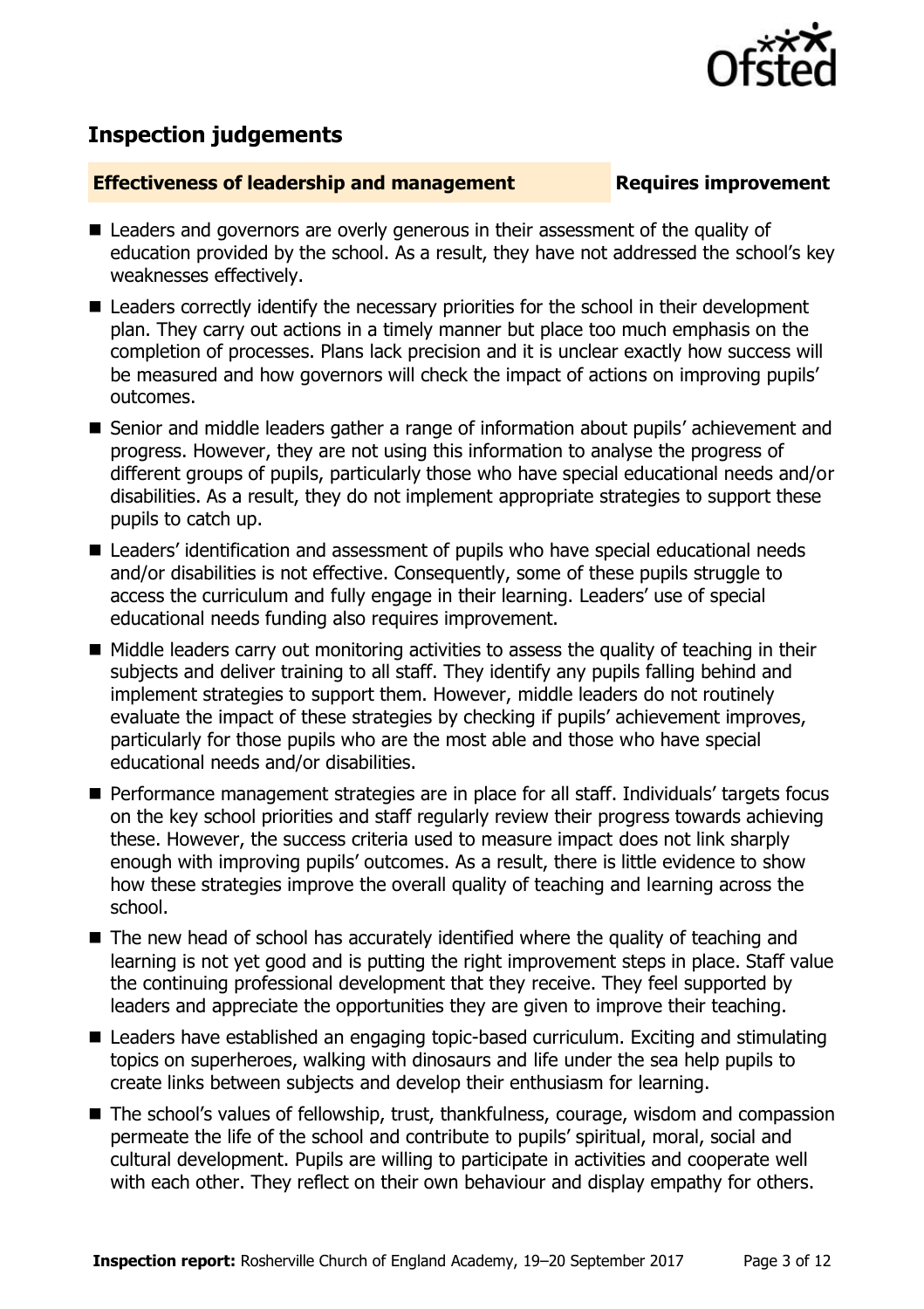

- **Pupils show respect and acknowledgement for the differences between various faiths** and openly discuss these with each other. They understand how democracy applies within and beyond the school and value the opportunity to have their voices heard through the school's council.
- The school provides a wide range of extra-curricular clubs and after-school sessions to support pupils' learning and wider experience of school life. For instance, the school holds a regular British values debate club to promote pupils' communication and presenting skills while enabling them to reflect on what it means to be British.
- Leaders draw on a range of effective support from external agencies and other local schools. Recent work with an external trust has provided additional capacity to leaders. Although in its infancy, this support has already helped to produce carefully targeted plans to improve pupils' outcomes and the provision for pupils who have special educational needs and/or disabilities. It is too soon to see the impact of this partnership work.
- Communication with parents is effective. Discussions with parents in the playground showed that most are very satisfied with the school and with the way in which any concerns are dealt with.

### **Governance of the school**

- The trust replaced the local governing body with a 'raising achievement board'. This group of governors are committed to the school and its ethos. Minutes of meetings demonstrate that they are providing an element of challenge to school leaders but not yet having sufficient impact on accelerating progress for particular groups of pupils. This is because they are too ready to accept the information they receive from leaders.
- Governors do not ensure that the pupil premium and sports premium funding is used well. They are unable to measure its impact and evaluate the effectiveness of any additional support put in place for particular groups of pupils. As a result, they fail to hold to leaders to account for this spending.

### **Safeguarding**

- The arrangements for safeguarding are effective.
- The designated safeguarding lead works effectively with other professionals and external agencies to protect vulnerable pupils. Leaders are persistent in following up on concerns if not satisfied with the response that they get.
- The school's current safeguarding policy, although not yet published, is thorough. It sets out staff responsibilities clearly, together with the necessary steps to take in different situations. The single central register details all of the necessary checks on the suitability of adults to work with children.
- Comprehensive training for staff means that they are aware of their responsibilities to keep children safe and protect them from harm. Leaders share any safeguarding updates regularly and this is a high priority at staff and governor meetings. As a result, staff are aware of the actions to take should they have any concerns about a pupil's safety.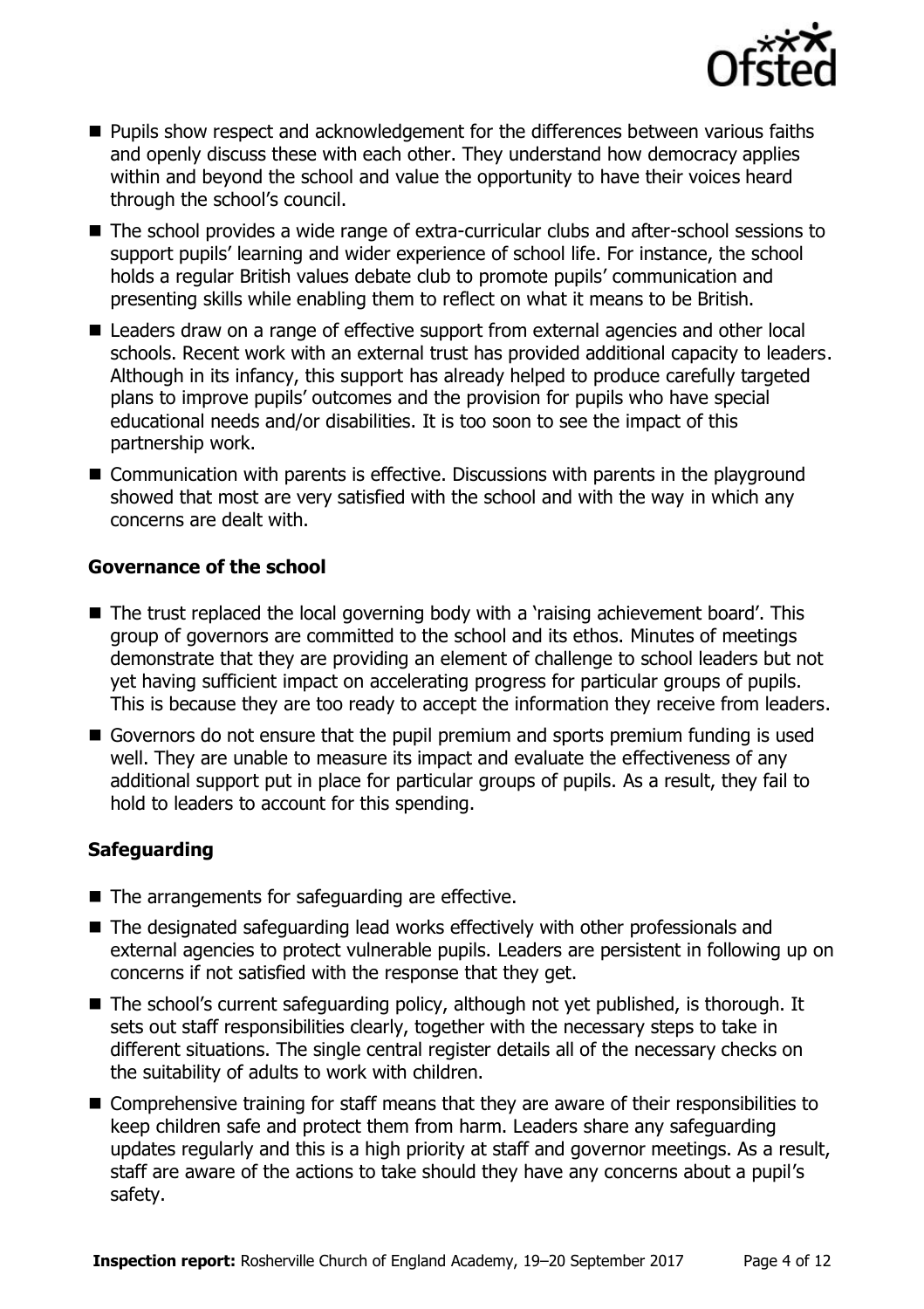

■ Helpfully, leaders have provided a number of online safety workshops for parents as well as regular safeguarding updates in weekly newsletters.

#### **Quality of teaching, learning and assessment Requires improvement**

- Teachers' expectations of pupils across different subjects are variable. In some subjects, for example in mathematics, teachers set challenging work and expect high standards of presentation. In other subjects, expectations are not consistently high and pupils' progress is not as strong.
- During phonics (letters and the sounds they represent) lessons, most pupils are able to recall their sounds and apply these to their reading and spellings. However, some pupils simply recall words from memory, rather than using their phonic skills to decode them. This prevents them from acquiring the necessary skills and using these more widely.
- Teachers' expectations for the most able pupils in reading and writing activities are too low. In some year groups, pupils complete the main learning activities in a matter of minutes and express that they find the work too easy. This slows the pace of their learning. In reading, some pupils do not access challenging texts that extend their vocabulary. This is preventing them from reaching a greater depth in reading and writing.
- There is some effective teaching across the school. In Years 2 and 6, teachers challenge pupils to think deeply and pupils make very good progress in all areas as a result. However, the quality of teaching is inconsistent between classes and progress is considerably slower in other year groups.
- Questioning from teachers and teaching assistants helps to deepen pupils' knowledge and understanding. This is particularly evident in Year 6 science activities, where the teacher's questioning probed pupils' thinking about complex scientific concepts, such as the process of evolution.
- Homework builds on pupils' prior knowledge and understanding. Parents are positive about the amount and type of homework that their children receive, as are the pupils.
- In most lessons, teachers motivate pupils well. They encourage them to take risks in their learning and as a result, pupils are willing to fail in order to learn.
- Teachers' subject knowledge in mathematics is strong across the school. Support to teachers from the deputy headteacher and subject leader has had an impact on the outcomes pupils achieve in this area. As a result, pupils are developing their mastery of this subject and applying their skills successfully to a wide range of problem-solving activities. Outcomes in mathematics are strong as a result.

#### **Personal development, behaviour and welfare Fig. 2.1 Requires improvement**

#### **Personal development and welfare**

■ The school's work to promote pupils' personal development and welfare is good.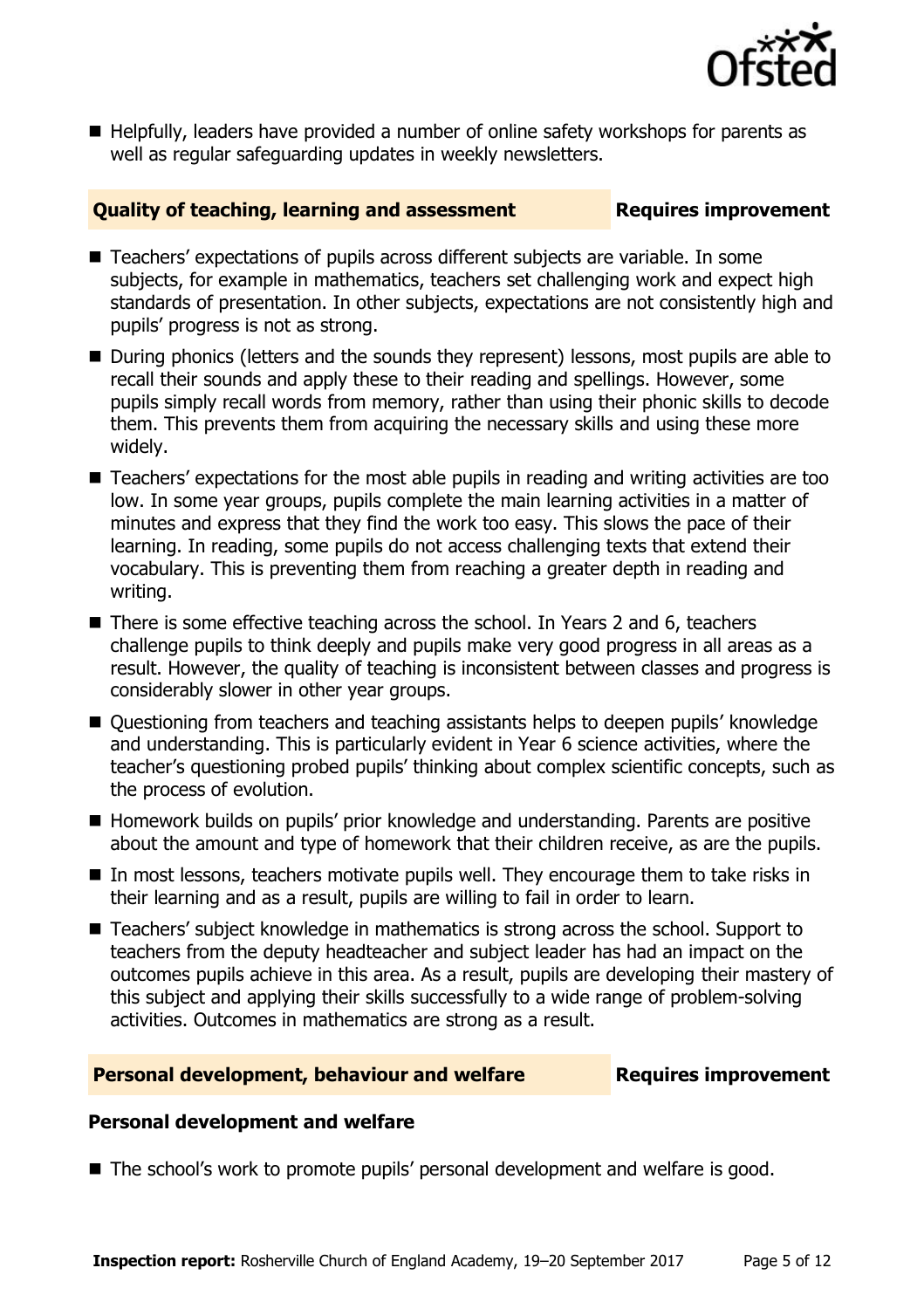

- **Pupils are happy at school and feel safe. On the rare occasion that they have a** concern, they know to tell a teacher and are confident that this will resolve the situation.
- **Pupils understand how to keep themselves safe, particularly online. They are able to** explain the importance of using privacy settings on social media and of not sharing personal information on the internet.
- $\blacksquare$  Pupils happily adopt the values of the school. During discussions on the playground, they speak about the importance of showing compassion and are able to articulate this in a mature manner. Leaders embed school values throughout the curriculum and staff and pupils refer to them regularly.
- **Pupils contribute to weekly-themed assemblies, centred on one of the school's key** values. They also have the opportunity to contribute positively, such as presenting an election speech to their peers and voting in the school council ballot.
- Parents are complimentary about the impact that the school has had on their children's personal development and well-being. One parent commented that their child's confidence had 'sky rocketed' since joining the school, and another that their child would 'come to school at weekends if they could'.
- **Breaktimes and lunchtimes are purposeful because outdoor areas are well resourced** with playground games and equipment. Pupils also have a number of clubs and activities that they can attend and they play well together. Older pupils take pride in supporting younger pupils if they are unhappy or hurt and younger pupils respond positively to this, looking up to the older pupils as role models.

### **Behaviour**

- The behaviour of pupils requires improvement.
- Attendance remains below the national average. The attendance of disadvantaged pupils and pupils who have special educational needs and/or disabilities is too low and persistent absence rates for these pupils are too high. Leaders have identified this as a school priority but strategies to improve attendance are limited and have not had sufficient impact.
- Behaviour in lessons is mostly calm and highly focused. At times, pupils are enthusiastic and excited about their learning, particularly in mathematics lessons.
- Pupils quickly respond to teachers' instructions and listen well. Pupils' views of behaviour across the school are highly positive and school records show that incidents of poor behaviour are rare.
- There are a number of systems in place to encourage positive behaviour including golden awards, Christian ethos awards and house points. Pupils value these systems and strive to achieve these rewards.
- **Pupils are polite and well mannered; they hold doors open for visitors and speak to** each other and adults respectfully.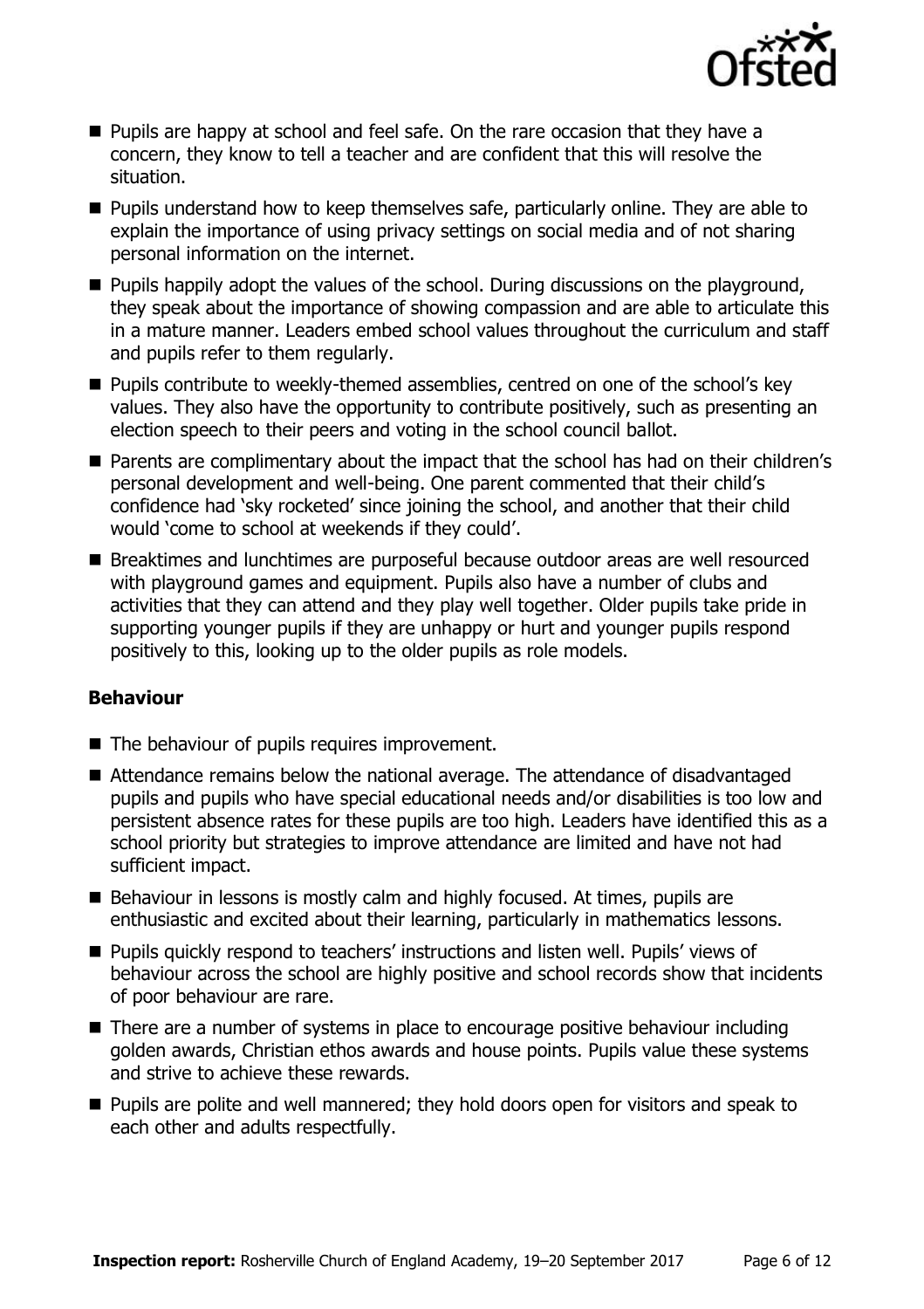

### **Outcomes for pupils Requires improvement**

- **Pupils do not make consistently good progress as they move through the school. The** achievement of different groups of pupils and across different subjects varies.
- In 2017, at the end of Years 2 and 6, pupils made good progress, particularly in writing and mathematics. However, this masks their previous underachievement and variable standards in the rest of the school, particularly for pupils who have special educational needs and/or disabilities.
- Too few of the most able pupils are working at greater depth in their work in most year groups in reading and writing. This is not the case in Years 2 and 6, where focused teaching has led to rapid progress for pupils in these groups.
- **Pupils' learning in subjects other than mathematics is sometimes limited. The quality of** pupils' work across the wider curriculum does not reflect their true capabilities when considered alongside work in mathematics. Pupils do not use their acquired phonic or literacy skills when completing work in other subjects.
- Pupils who have special educational needs and/or disabilities do not currently receive the support that they need to make good progress in reading and writing and expectations of their capabilities are too low. Current leaders are alert to the fact that progress and achievement for these pupils need to improve.
- **Pupils express a love of reading and read regularly and often, both at home and at** school. Some pupils read with fluency and confidence, using their phonic skills to decode any unknown words. Lower-ability pupils engage well with the texts that they read. They try hard to use punctuation and read with expression but do not always use their skills well to sound out unfamiliar words.
- The progress of disadvantaged pupils and pupils who speak English as an additional language is improving, particularly in writing and mathematics. In some year groups, the gap between these groups of pupils and other pupils nationally is closing quickly.

#### **Early years provision Good Good**

- Good teaching helps children to secure the skills to form recognisable letters and numbers. The consistent and systematic approach to teaching phonics is effective and work in children's books shows that they make strong progress in writing over time, with many able to write sentences by the time they leave Reception.
- Staff plan indoor and outdoor activities well and encourage children to be inquisitive learners. Children explore both the indoor and outdoor environment confidently and activities involving a wide variety of resources hold their attention. For example, children retained concentration when hunting for insects on the treasure trail and using air blocks to build bridges from one place to another.
- Children communicate well. They can explain what they are doing to teachers, visitors and other children and are happy to do this. They listen intently to adults and demonstrate their understanding, for example by correctly identifying what happens next in a nursery rhyme.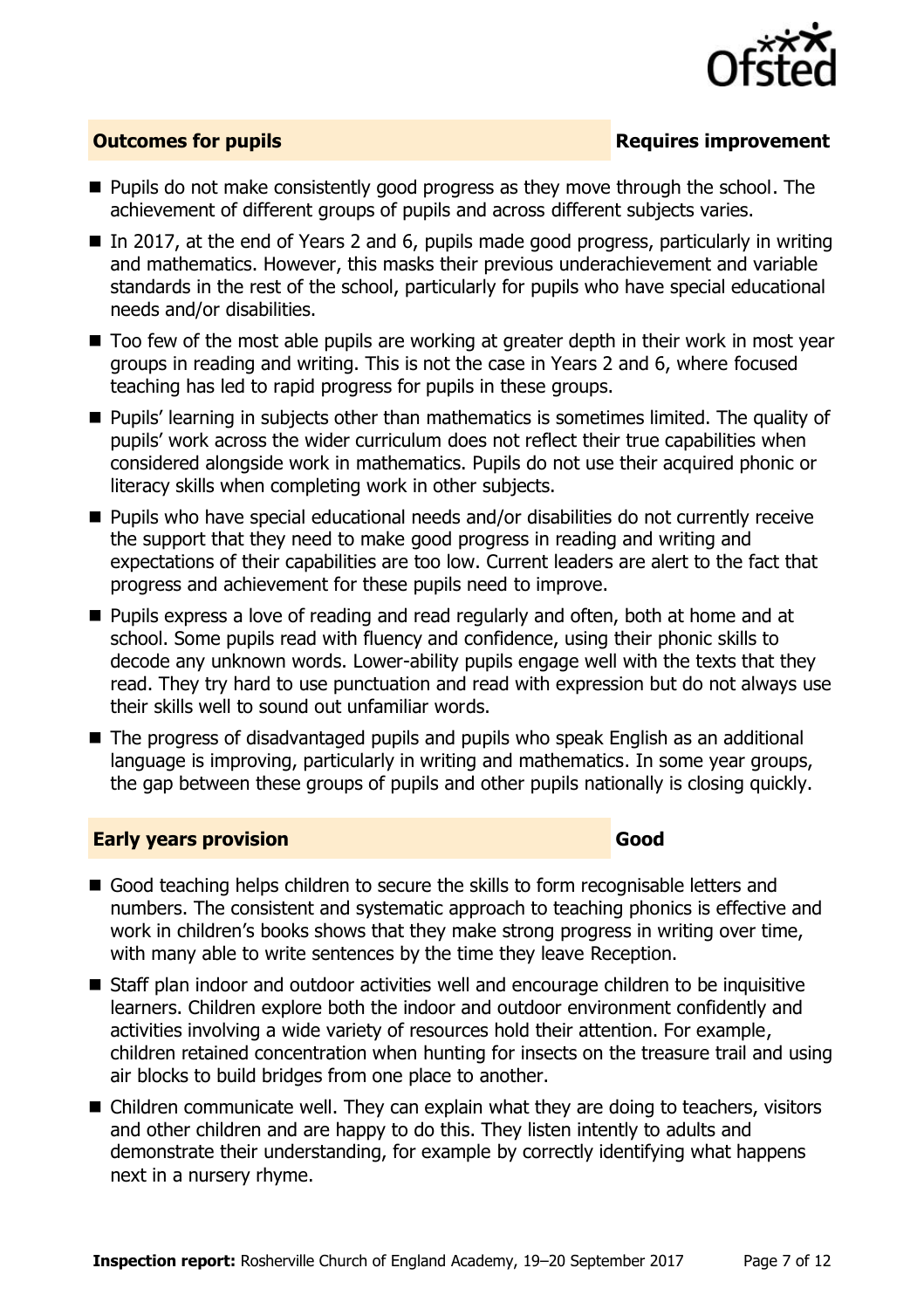

- Leaders assess children regularly from the start and identify next steps to ensure that children make good progress. Parents contribute to the assessments leaders make about their children and are encouraged to support their children's development at home. Leaders facilitate this through establishing strong links between home and school before the children start their Reception Year.
- The proportion of children well prepared for Year 1, who reach a good level of development, is in line with national figures. By the end of Reception, differences between groups of children have diminished almost completely.
- $\blacksquare$  Sometimes the vocabulary used by staff to provide support in lessons is not always accurate and leads to children becoming confused. Opportunities for children to improve their physical development are also not as frequent as other aspects of the curriculum.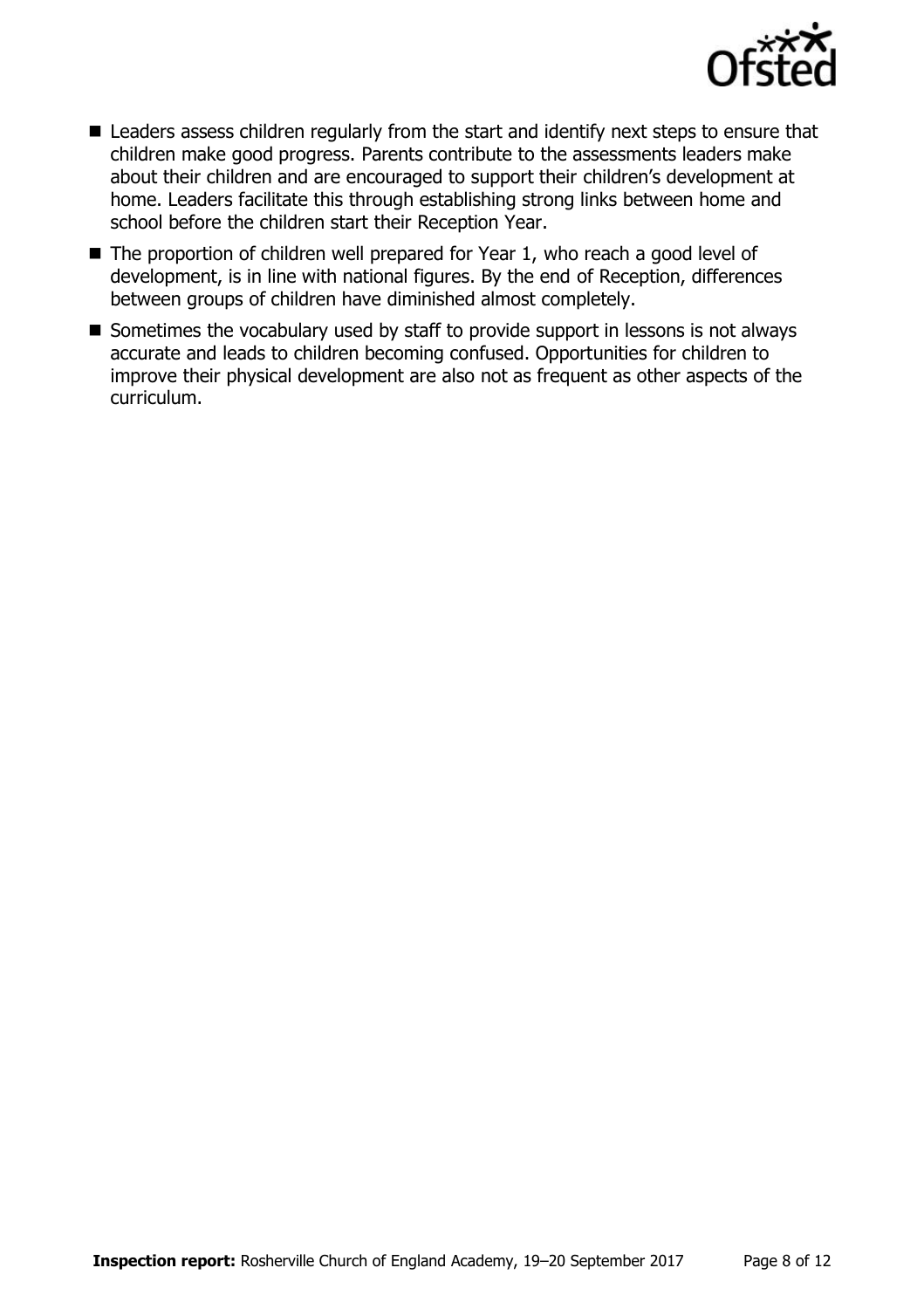

# **School details**

| Unique reference number | 141218   |
|-------------------------|----------|
| Local authority         | Kent     |
| Inspection number       | 10036791 |

This inspection of the school was carried out under section 5 of the Education Act 2005.

| Type of school                      | Primary                        |
|-------------------------------------|--------------------------------|
| School category                     | Academy converter sponsor-led  |
| Age range of pupils                 | $4$ to $11$                    |
| <b>Gender of pupils</b>             | Mixed                          |
| Number of pupils on the school roll | 138                            |
| Appropriate authority               | Board of trustees              |
| Chair                               | Jean Craig                     |
| Head of school                      | Justine Roddan                 |
| Telephone number                    | 01474 365266                   |
| Website                             | www.rosherville.co.uk          |
| <b>Email address</b>                | office@rosherville.kent.sch.uk |
| Date of previous inspection         | Not previously inspected       |

### **Information about this school**

- Rosherville Church of England Academy opened on 1 November 2014, replacing a predecessor school on the same site that was subject to special measures. The school is part of the Rochester Diocesan Academy Trust and sponsored by the Rochester Diocesan Board of Education.
- The school has been affected by considerable and repeated changes of staff at teacher, leadership and governor levels. The head of school started in September 2017. She is the third person to lead the school since it opened as an academy.
- This school is smaller than the average-sized primary school. There is one class in each year group, with mixed classes of year groups in Years 3, 4 and 5.
- The large majority of pupils are from a range of minority ethnic groups. Almost half of pupils speak English as an additional language but are at an advanced stage of acquisition. The largest single group of pupils is Asian or Asian British.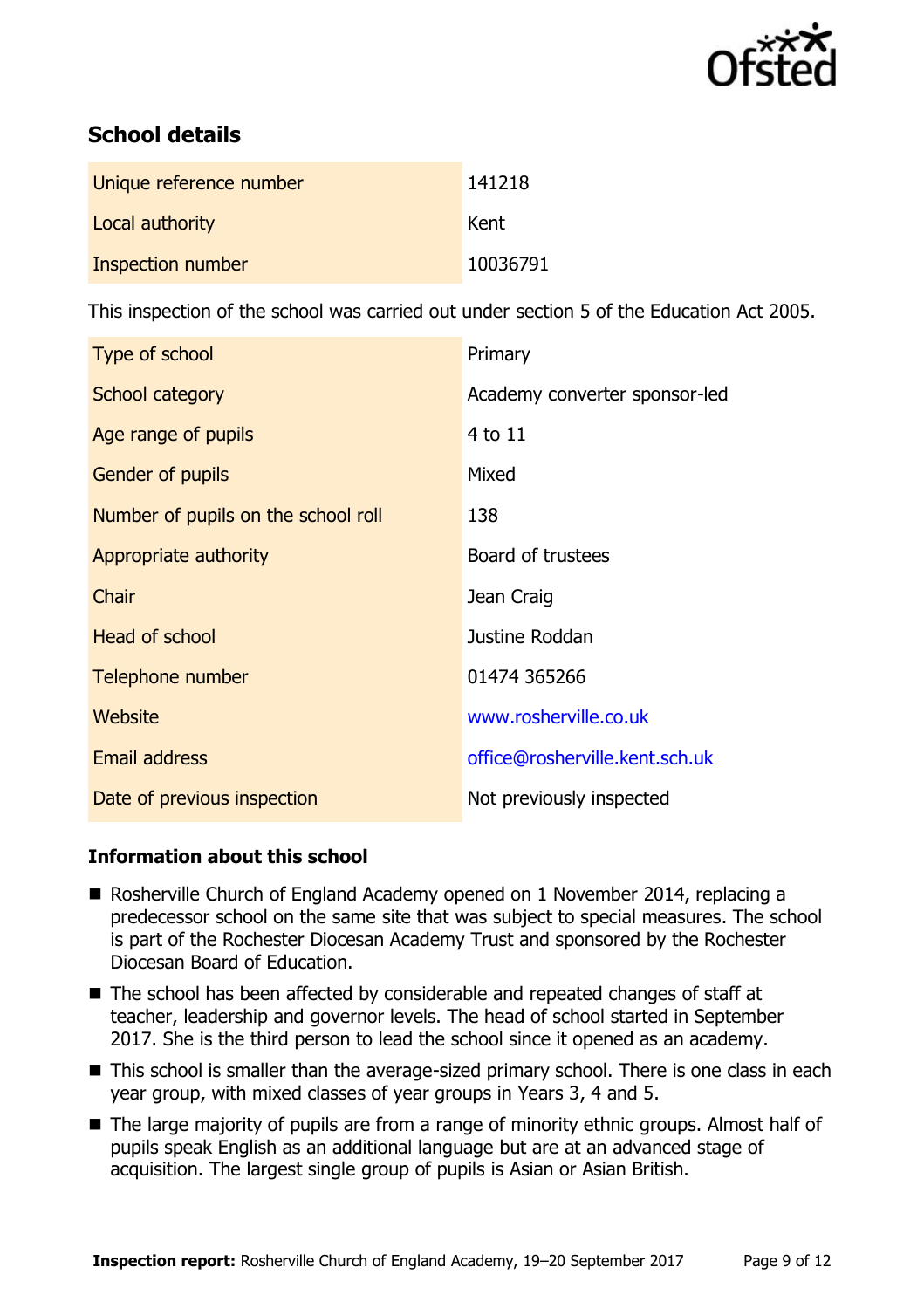

- At almost a third of pupils, the proportion of disadvantaged pupils is above that seen nationally.
- A higher-than-average proportion of pupils have special educational needs and/or disabilities supported by the school, or a statement of special educational needs or an education, health and care plan.
- The school provides a breakfast and after-school club.
- The school does not meet requirements on the publication of specified information about special educational needs and disabilities on its website. The school does not comply with Department for Education guidance on what academies should publish about physical education and sport premium funding and pupil premium funding.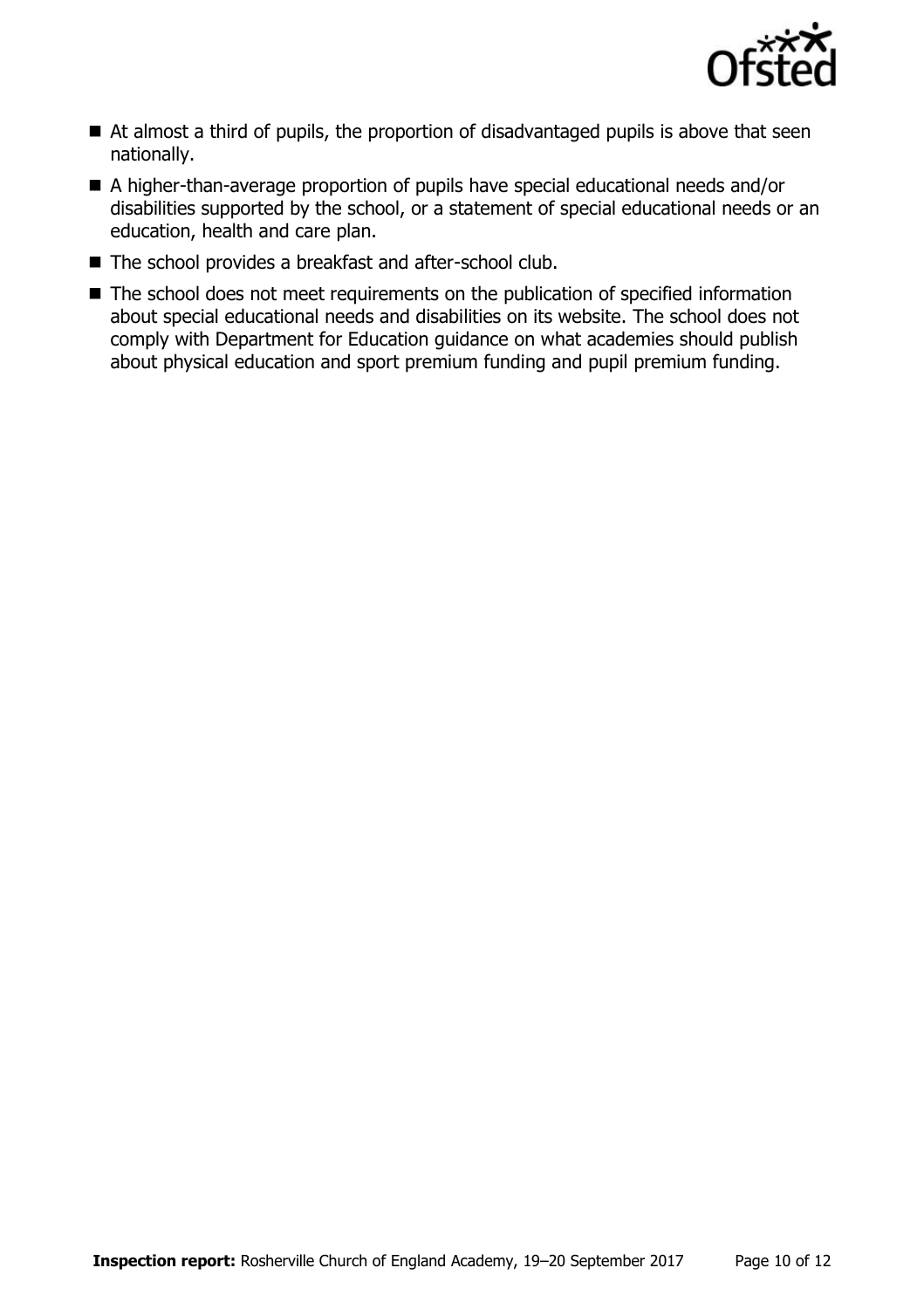

# **Information about this inspection**

- The lead inspector visited all classes during the inspection to observe teaching and learning, many more than once. All of these visits were carried out jointly with the head of school.
- When visiting classrooms, the lead inspector observed parts of the lessons that were taking place, but focused particularly on gathering evidence about what teaching and learning is typically like over time. This included scrutinising the work in pupils' books and on display, talking with them about their learning and hearing them read.
- Inspectors also took the school's assessments of pupils' progress into account and considered leaders' and external visitors' evaluations about the quality of teaching over time.
- The lead inspector met formally and informally with a wide range of people to gather further evidence. This included pupils, parents, staff, school leaders, governors and representatives of the trust.
- The lead inspector reviewed a wide range of the school's documentation and records, including particular scrutiny of those relating to safeguarding.
- Inspectors took account of responses to the Ofsted online surveys of pupils and staff views and those carried out by school leaders. There were nine responses to the Ofsted online survey, Parent View. Views from parents, staff and pupils were also gathered informally and formally throughout the inspection and considered alongside this evidence.

#### **Inspection team**

Emma Sanderson, lead inspector **Her Majesty's Inspector**